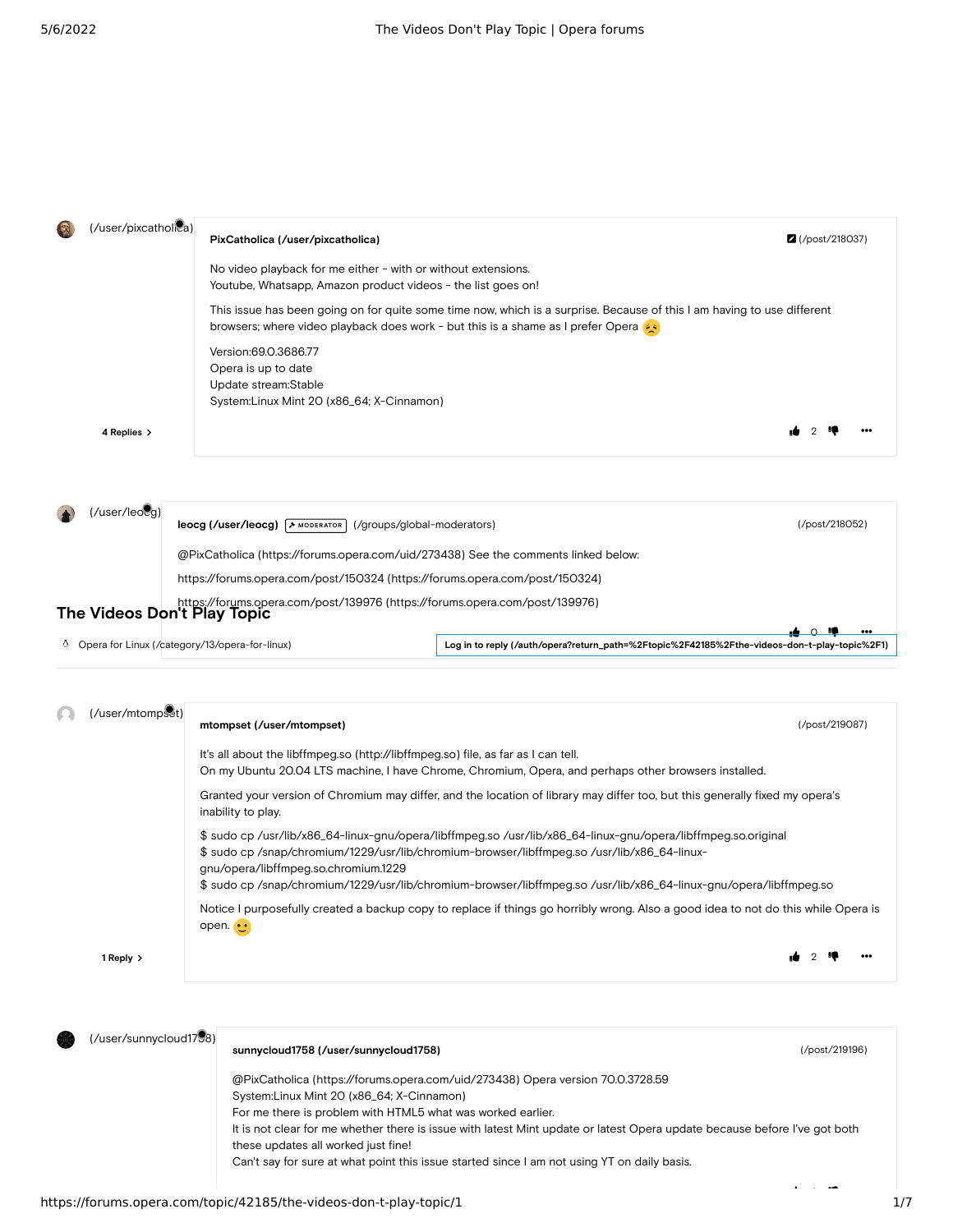10 1 甲 …

| (/user/supermen)            | supermen (/user/supermen)<br>(/post/219271)                                                                                                                                                                                                                                                                                                                                                                                                                                                                                                                                                                                                                                                                                                                                                                          |  |
|-----------------------------|----------------------------------------------------------------------------------------------------------------------------------------------------------------------------------------------------------------------------------------------------------------------------------------------------------------------------------------------------------------------------------------------------------------------------------------------------------------------------------------------------------------------------------------------------------------------------------------------------------------------------------------------------------------------------------------------------------------------------------------------------------------------------------------------------------------------|--|
|                             | Opera v 69<br>Linux Mint 20 (Cinnamon)                                                                                                                                                                                                                                                                                                                                                                                                                                                                                                                                                                                                                                                                                                                                                                               |  |
|                             | It annoys me to no end that my favorite browser doesn't work 100% on Linux Mint. I have issues with video playback on Twitter<br>and Youtube Live. There are probably other video playbacks that don't work but I didn't to to those particular sites.<br>The only thing that solved this problem for me was to enable snap, install snap store and then install Opera and chromium-<br>ffmpeg-extra as snap apps. Basically, recreate the steps as in Ubuntu (I have Ubuntu on my other PC and everything works fine<br>there).<br>Enabling snap was the only thing that worked. I tried installing chromium-ffmpeg-extra via terminal, deleting libffmpeg.so<br>(http://libffmpeg.so), then linking it to another file, I tried Opera 70 (beta), I installed Ubuntu restricted extrasno luck. Only snap<br>helped. |  |
|                             | I am really disappointed that one of the best, if not the best browser out there, trips over on such minuscule things. I've seen on<br>the forums that it's some sort of a legal issue? Solve it, handle it! I don't see Firefox having a legal issue.<br>These things must work out of the box I you want people to spread the word of Opera as the best browser out there.                                                                                                                                                                                                                                                                                                                                                                                                                                         |  |
| 1 Reply >                   |                                                                                                                                                                                                                                                                                                                                                                                                                                                                                                                                                                                                                                                                                                                                                                                                                      |  |
|                             |                                                                                                                                                                                                                                                                                                                                                                                                                                                                                                                                                                                                                                                                                                                                                                                                                      |  |
| (/user/truden)              | truden (/user/truden)<br>(/post/219272)                                                                                                                                                                                                                                                                                                                                                                                                                                                                                                                                                                                                                                                                                                                                                                              |  |
|                             | @PixCatholica (https://forums.opera.com/uid/273438), I did some research and replaced libffmpeg.so (http://libffmpeg.so) with the<br>one I downloaded from https://packages.ubuntu.com/xenial-updates/amd64/chromium-codecs-ffmpeg-extra/download<br>(https://packages.ubuntu.com/xenial-updates/amd64/chromium-codecs-ffmpeg-extra/download)<br>Download the package, find libffmpeg.so (http://libffmpeg.so) in it and extract it.<br>Open /usr/lib/x86_64-linux-gnu (this path may vary) click with right mouse button on "opera" folder and "Open as Root". Replace<br>the libffmpeg.so (http://libffmpeg.so) with the new file.<br>Now you can play videos.                                                                                                                                                     |  |
| 5 Replies >                 |                                                                                                                                                                                                                                                                                                                                                                                                                                                                                                                                                                                                                                                                                                                                                                                                                      |  |
|                             |                                                                                                                                                                                                                                                                                                                                                                                                                                                                                                                                                                                                                                                                                                                                                                                                                      |  |
|                             |                                                                                                                                                                                                                                                                                                                                                                                                                                                                                                                                                                                                                                                                                                                                                                                                                      |  |
| (/user/pegasisworks)        | (/post/219774)<br>pegasisworks (/user/pegasisworks)                                                                                                                                                                                                                                                                                                                                                                                                                                                                                                                                                                                                                                                                                                                                                                  |  |
|                             | how do you fix this in linux mint                                                                                                                                                                                                                                                                                                                                                                                                                                                                                                                                                                                                                                                                                                                                                                                    |  |
|                             |                                                                                                                                                                                                                                                                                                                                                                                                                                                                                                                                                                                                                                                                                                                                                                                                                      |  |
|                             |                                                                                                                                                                                                                                                                                                                                                                                                                                                                                                                                                                                                                                                                                                                                                                                                                      |  |
| (/user/thor <sup>e</sup> o) | Thor O (/user/thor-0)<br>(/post/220532)                                                                                                                                                                                                                                                                                                                                                                                                                                                                                                                                                                                                                                                                                                                                                                              |  |
|                             | @truden (https://forums.opera.com/uid/283687), brilliant idea and the only one that worked for me on Ubuntu 20.04. It seems the<br>chromium-codecs-ffmpeg-extra package that ships with this distro is empty (as of this writing).<br>Great job!                                                                                                                                                                                                                                                                                                                                                                                                                                                                                                                                                                     |  |
|                             |                                                                                                                                                                                                                                                                                                                                                                                                                                                                                                                                                                                                                                                                                                                                                                                                                      |  |
|                             |                                                                                                                                                                                                                                                                                                                                                                                                                                                                                                                                                                                                                                                                                                                                                                                                                      |  |
| (/user/vozzy)               | (/post/220753)<br>Vozzy (/user/vozzy)                                                                                                                                                                                                                                                                                                                                                                                                                                                                                                                                                                                                                                                                                                                                                                                |  |
|                             | The solution @truden (https://forums.opera.com/uid/283687) provides works like a charm on my system.<br>Thanks!                                                                                                                                                                                                                                                                                                                                                                                                                                                                                                                                                                                                                                                                                                      |  |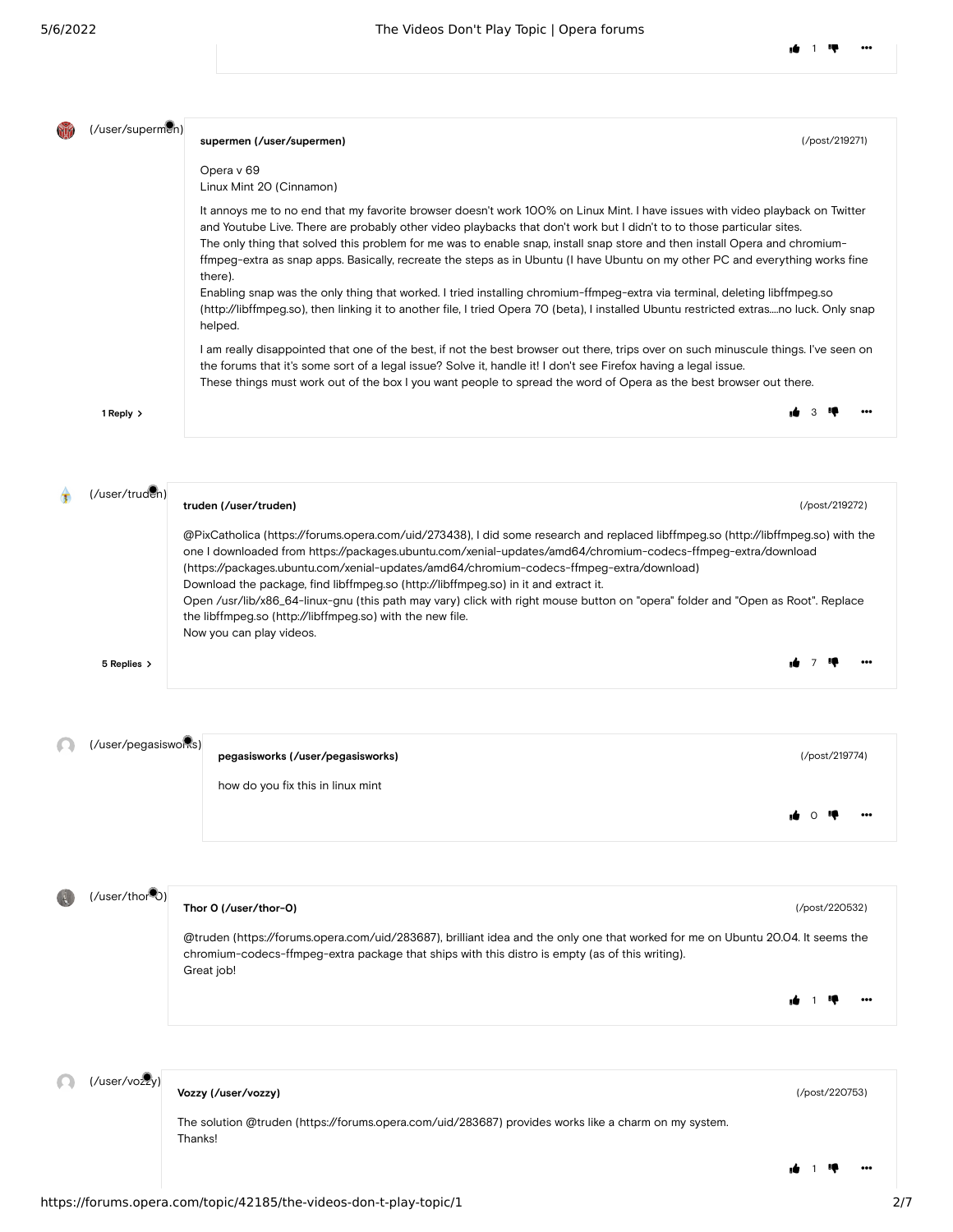| $\Box$ | (/user/clatsopduck) | clatsopduck (/user/clatsopduck)                                                                                                                                                                       | (/post/223747) |
|--------|---------------------|-------------------------------------------------------------------------------------------------------------------------------------------------------------------------------------------------------|----------------|
|        |                     | I've been happily running Lubuntu on several machines - installed Opera and ran it just fine on those - including YouTube<br>videos.                                                                  |                |
|        |                     | Hubby installed a fresh copy of Xubuntu on a laptop plus Opera and nope, it will not play YouTube videos.                                                                                             |                |
|        |                     | "Your browser does not currently recognize any of the video formats available."                                                                                                                       |                |
|        |                     | I've added the YouTube Flash & HTML5 extension and restarted the machine, but it still won't work. I even turned off the VPN<br>and made sure YouTube thinks I'm where I am But still the same error. |                |
|        |                     | Hubby doesn't like Opera, so won't put any effort into fixing my problem. Can anyone help?                                                                                                            |                |
|        | 1 Reply >           |                                                                                                                                                                                                       |                |

| (/user/jeremias393) | jeremias333 (/user/jeremias333)                                       | (/post/225983) |                         |  |
|---------------------|-----------------------------------------------------------------------|----------------|-------------------------|--|
|                     | @clatsopduck (https://forums.opera.com/uid/290524) same problem to me |                |                         |  |
| 1 Reply >           |                                                                       | ▲ ○ 啤          | $\bullet\bullet\bullet$ |  |

[\(/user/clatsopduck\)](https://forums.opera.com/user/clatsopduck) Œ **[clatsopduck \(/user/clatsopduck\)](https://forums.opera.com/user/clatsopduck)** [\(/post/226347\)](https://forums.opera.com/post/226347) [@jeremias333 \(https://forums.opera.com/uid/293718\)](https://forums.opera.com/uid/293718) - I'm glad I'm not the only one, but I had hoped someone would give me some ideas... Hubby finally looked at it - and although regular videos work, livestreams won't at all. So, I have to use Chrome for those. **1 Reply** 0

[\(/user/dperecky\)](https://forums.opera.com/user/dperecky)

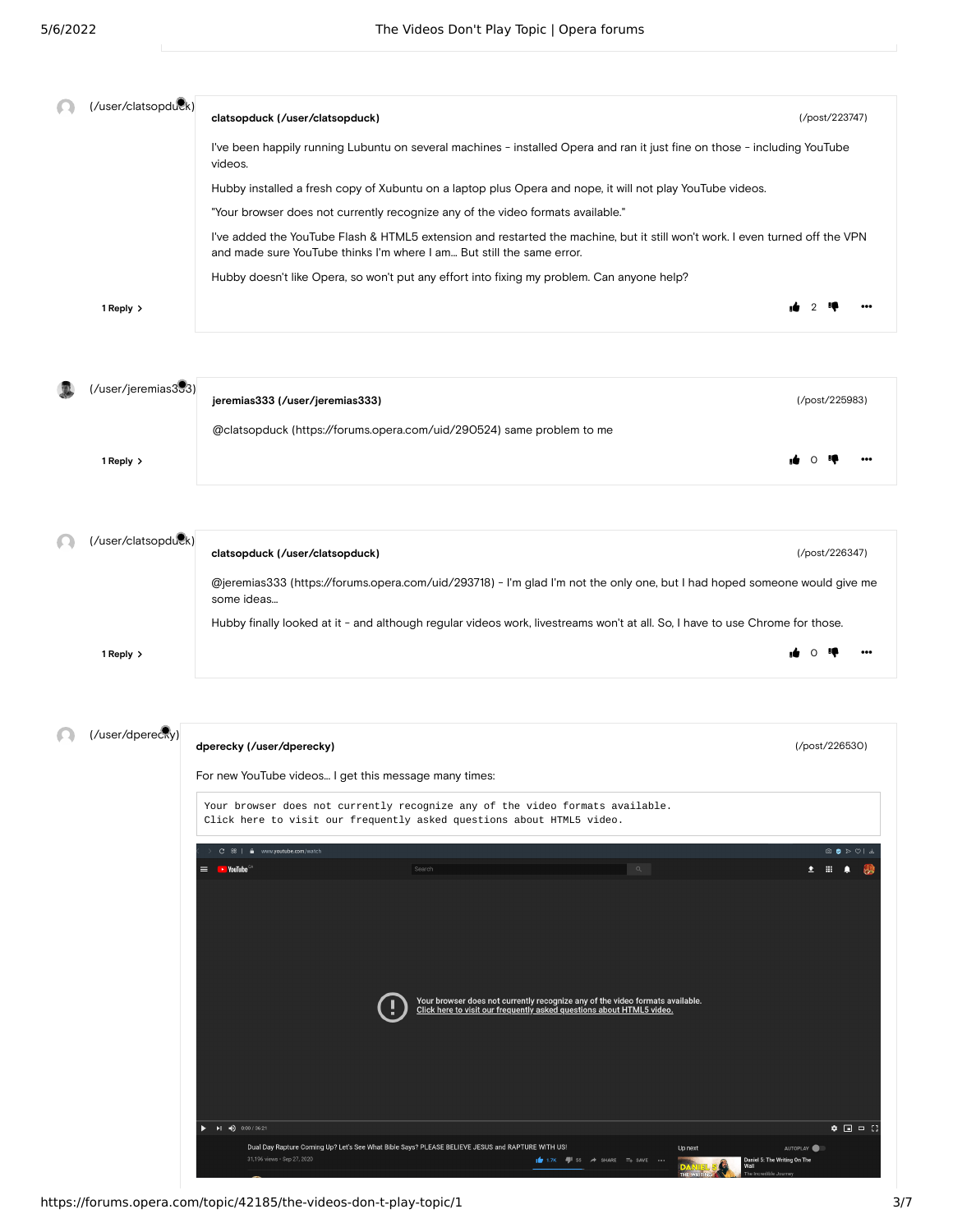| 5/6/2022              | The Videos Don't Play Topic   Opera forums                                                                                                                      |
|-----------------------|-----------------------------------------------------------------------------------------------------------------------------------------------------------------|
|                       | I have to take the link and replug it into a different browser to see these videos                                                                              |
|                       | This happened on Opera for Linux on various ubuntus 18.04 and 20, and in PopOs 18.04 and now version 20.04 LTS // Opera<br>is up to date: version 68.0.3618.165 |
| 1 Reply $\rightarrow$ | ×.                                                                                                                                                              |
|                       |                                                                                                                                                                 |
| (/user/mtompset)      | mtompset (/user/mtompset)<br>(/post/226656)                                                                                                                     |

When I log into netflix and get Error O7355, I run this script. I have Chromium installed as a snap on Ubuntu 20.04 LTS. #!/bin/bash DATE= date --iso-8601 cp /snap/chromium/current/usr/lib/chromium-browser/libffmpeg.so /usr/lib/x86\_64-linuxgnu/opera/libffmpeg.so.chromium.\$DATE if [ ! -f "/usr/lib/x86\_64-linux-gnu/opera/libffmpeg.so.opera.\$DATE" ]; then cp /usr/lib/x86\_64-linux-gnu/opera/libffmpeg.so /usr/lib/x86\_64-linux-gnu/opera/libffmpeg.so.opera.\$DATE fi cp /usr/lib/x86\_64-linux-gnu/opera/libffmpeg.so.chromium.\$DATE /usr/lib/x86\_64-linux-gnu/opera/libffmpeg.so I have had to do this every single time opera updates. 10 m

## [\(/user/dperecky\)](https://forums.opera.com/user/dperecky)

[@dperecky \(https://forums.opera.com/uid/239355\)](https://forums.opera.com/uid/239355) - This works now!! I can watch very new YouTube videos.... 2hrs fresh... with Opera!

That's so great!

**[dperecky \(/user/dperecky\)](https://forums.opera.com/user/dperecky)**

This is for: ``` Version:68.0.3618.165 Opera is up to date Update stream:Stable System:Pop!\_OS 20.04 LTS (x86\_64; pop:GNOME)

[\(/user/pavlar-0\)](https://forums.opera.com/user/pavlar-0)

**[pavlar 0 \(/user/pavlar-0\)](https://forums.opera.com/user/pavlar-0)**

[\(/post/228145\)](https://forums.opera.com/post/228145)

10 m

[\(/post/227286\)](https://forums.opera.com/post/227286)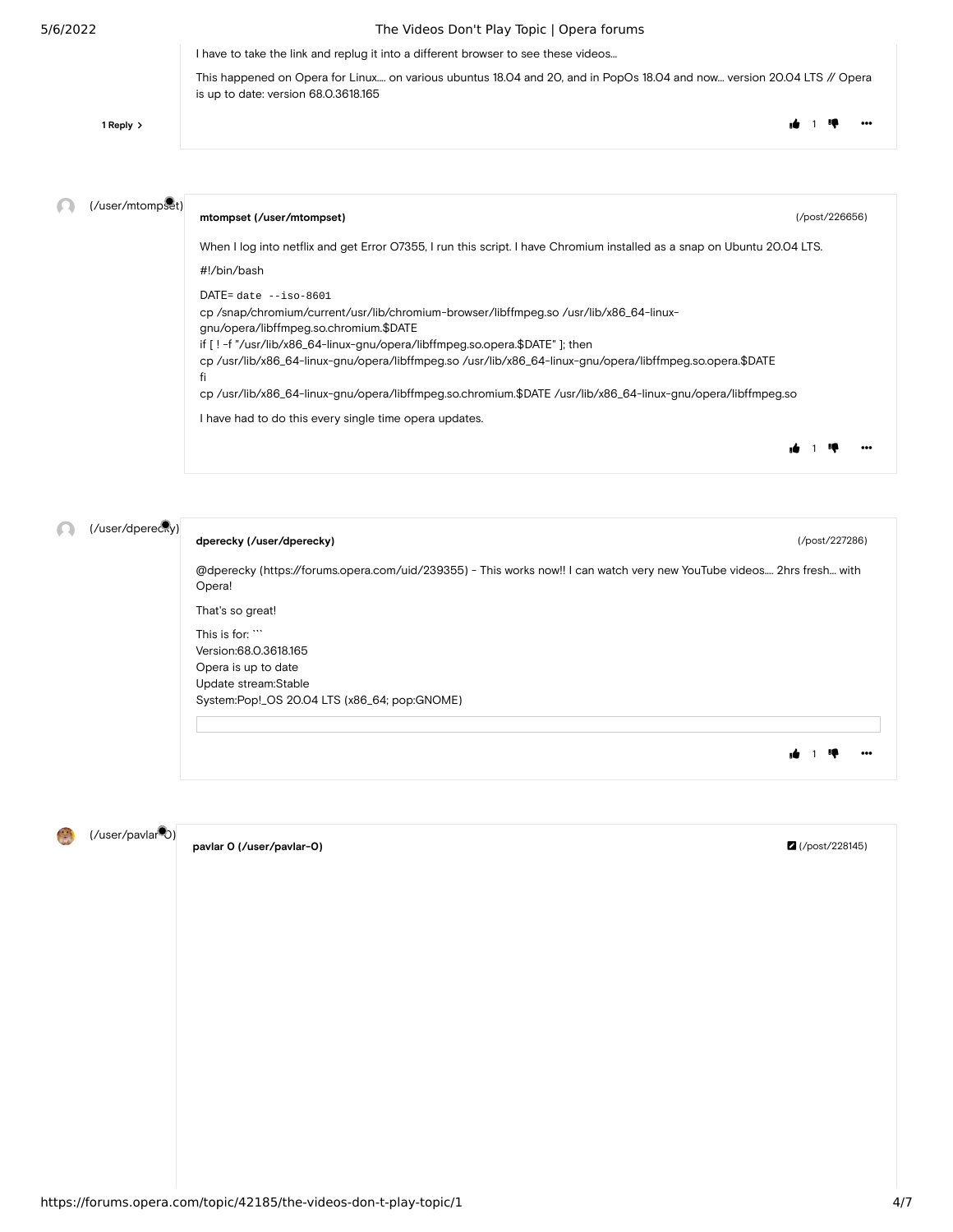

[\(/user/wmomesso\)](https://forums.opera.com/user/wmomesso)

## **[wmomesso \(/user/wmomesso\)](https://forums.opera.com/user/wmomesso)**

[@truden \(https://forums.opera.com/uid/283687\)](https://forums.opera.com/uid/283687) thanks resolved!

0

[\(/post/228708\)](https://forums.opera.com/post/228708)

[\(/user/klcjr77\)](https://forums.opera.com/user/klcjr77)

**[klcjr77 \(/user/klcjr77\)](https://forums.opera.com/user/klcjr77)**

[\(/post/229567\)](https://forums.opera.com/post/229567)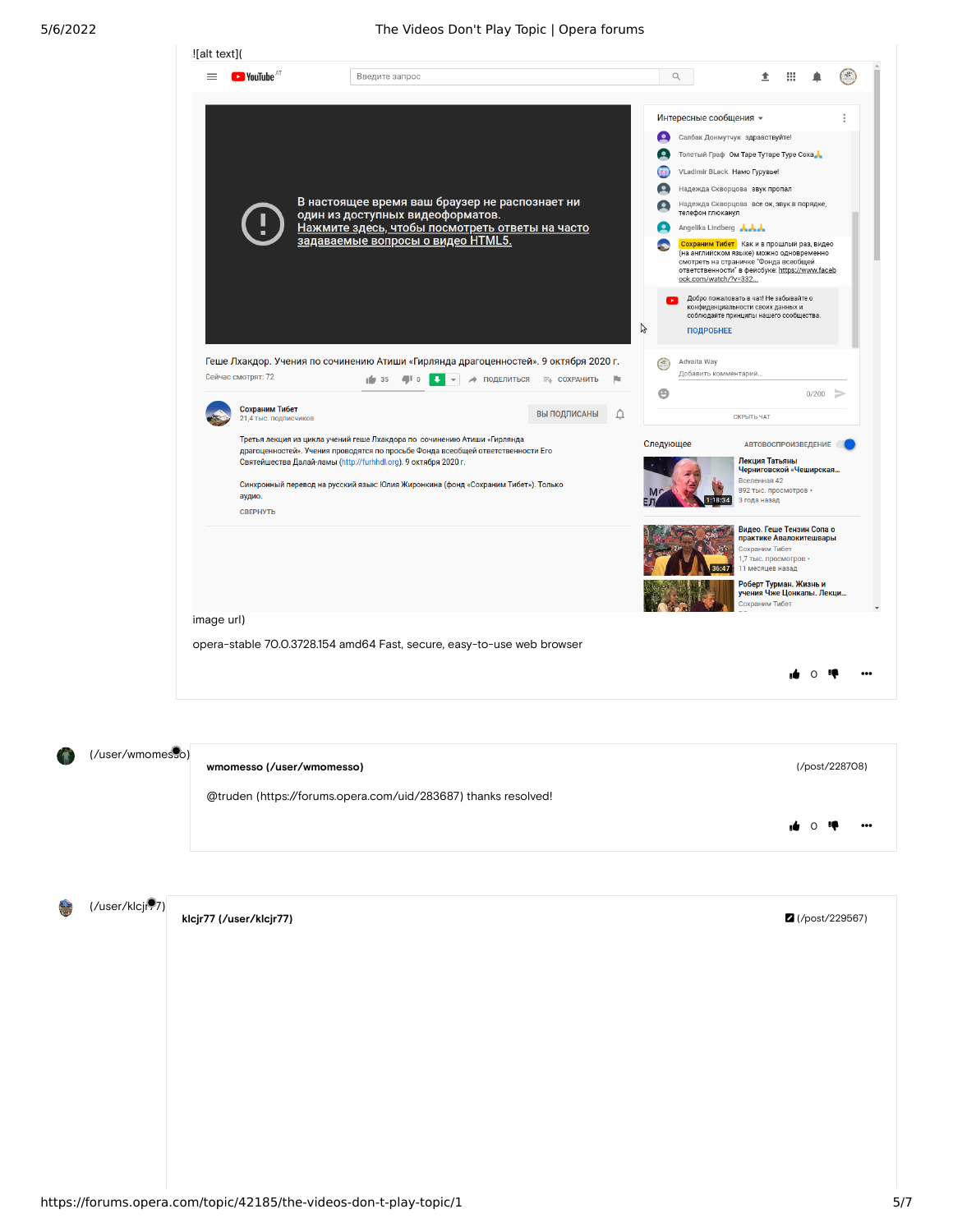$\Omega$ 

I keep getting this notice from YouTube. This needs to be fixed on Opera's end. We cannot do anything. NO add-on nor extension works.



[@ilbert \(https://forums.opera.com/uid/299472\)](https://forums.opera.com/uid/299472) See above

10 11 IQ ...

| <b>Download Opera</b> |  |  |
|-----------------------|--|--|
| <b>Services</b>       |  |  |
| Help                  |  |  |
| Legal                 |  |  |
| Company               |  |  |